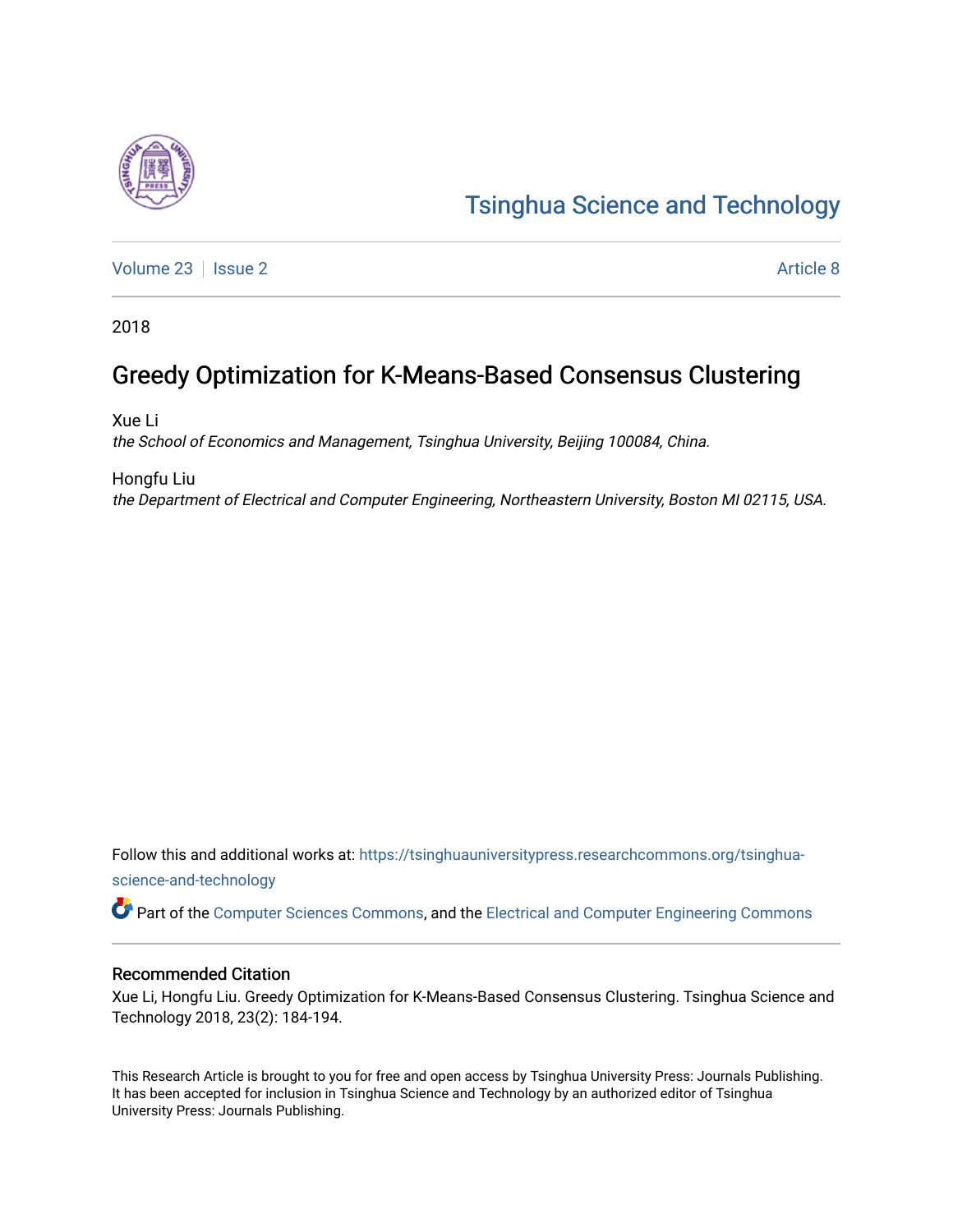**TSINGHUA SCIENCE AND TECHNOLOGY** ISSN 1007-0214 04/09 pp184–194 DOI: 10.26599 / TST.2018.9010063 Volume 23, Number 2, April 2018

## Greedy Optimization for K-Means-Based Consensus Clustering

Xue Li*<sup>∗</sup>* and Hongfu Liu

Abstract: Consensus clustering aims to fuse several existing basic partitions into an integrated one; this has been widely recognized as a promising tool for multi-source and heterogeneous data clustering. Owing to robust and high-quality performance over traditional clustering methods, consensus clustering attracts much attention, and much efforts have been devoted to develop this field. In the literature, the K-means-based Consensus Clustering (KCC) transforms the consensus clustering problem into a classical K-means clustering with theoretical supports and shows the advantages over the state-of-the-art methods. Although KCC inherits the merits from K-means, it suffers from the initialization sensitivity. Moreover, the current consensus clustering framework separates the basic partition generation and fusion into two disconnected parts. To solve the above two challenges, a novel clustering algorithm, named Greedy optimization of K-means-based Consensus Clustering (GKCC) is proposed. Inspired by the well-known greedy K-means that aims to solve the sensitivity of K-means initialization, GKCC seamlessly combines greedy K-means and KCC together, achieves the merits inherited by GKCC and overcomes the drawbacks of the precursors. Moreover, a 59-sampling strategy is conducted to provide high-quality basic partitions and accelerate the algorithmic speed. Extensive experiments on 36 benchmark datasets demonstrate the significant advantages of GKCC over KCC and KCC++ in terms of the objective function values and standard deviations and external cluster validity.

Key words: K-means; consensus clustering; initialization; greedy optimization

## 1 Introduction

Cluster analysis aims to separate a set of data points into several groups so that the points in the same group are more similar than those in different groups<sup>[1]</sup>, which is a crucial and fundamental technique in machine learning and data mining. It has been widely used in information retrieval, recommendation systems, biological analysis, health care, supply chain management, marketing,

business, etc. Much efforts have been devoted to this research field, and many clustering algorithms have been proposed based on different assumptions. For example, Kmeans is the archetypal clustering method that aims to find  $K$  centers to represent the entire data<sup>[2]</sup>. Agglomerative hie-rarchy clustering merges the nearest two points or clusters at each time until all the points are in the same cluster<sup>[3]</sup>; Density-Based Spatial Clustering of Applications with Noise (DBSCAN) separates the points by high-density regions $[4]$ . Since cluster analysis is an unsupervised task and different algorithms provide different clustering results, it is difficult to select the best algorithm for a given application. Moreover, certain algorithms have many parameters to tune, and their performance is prone to large volatility.

Consensus clustering, also known as ensemble clustering, has been regarded as a robust meta-clustering

*<sup>•</sup>* Xue Li is with the School of Economics and Management, Tsinghua University, Beijing 100084, China. E-mail: lix2.11@sem.tsinghua.edu.cn.

*<sup>•</sup>* Hongfu Liu is with the Department of Electrical and Computer Engineering, Northeastern University, Boston MI 02115, USA. E-mail: liu.hongf@husky.neu.edu.

*<sup>∗</sup>* To whom correspondence should be addressed. Manuscript received: 2017-02-06; revised: 2017-04-25; accepted: 2017-05-02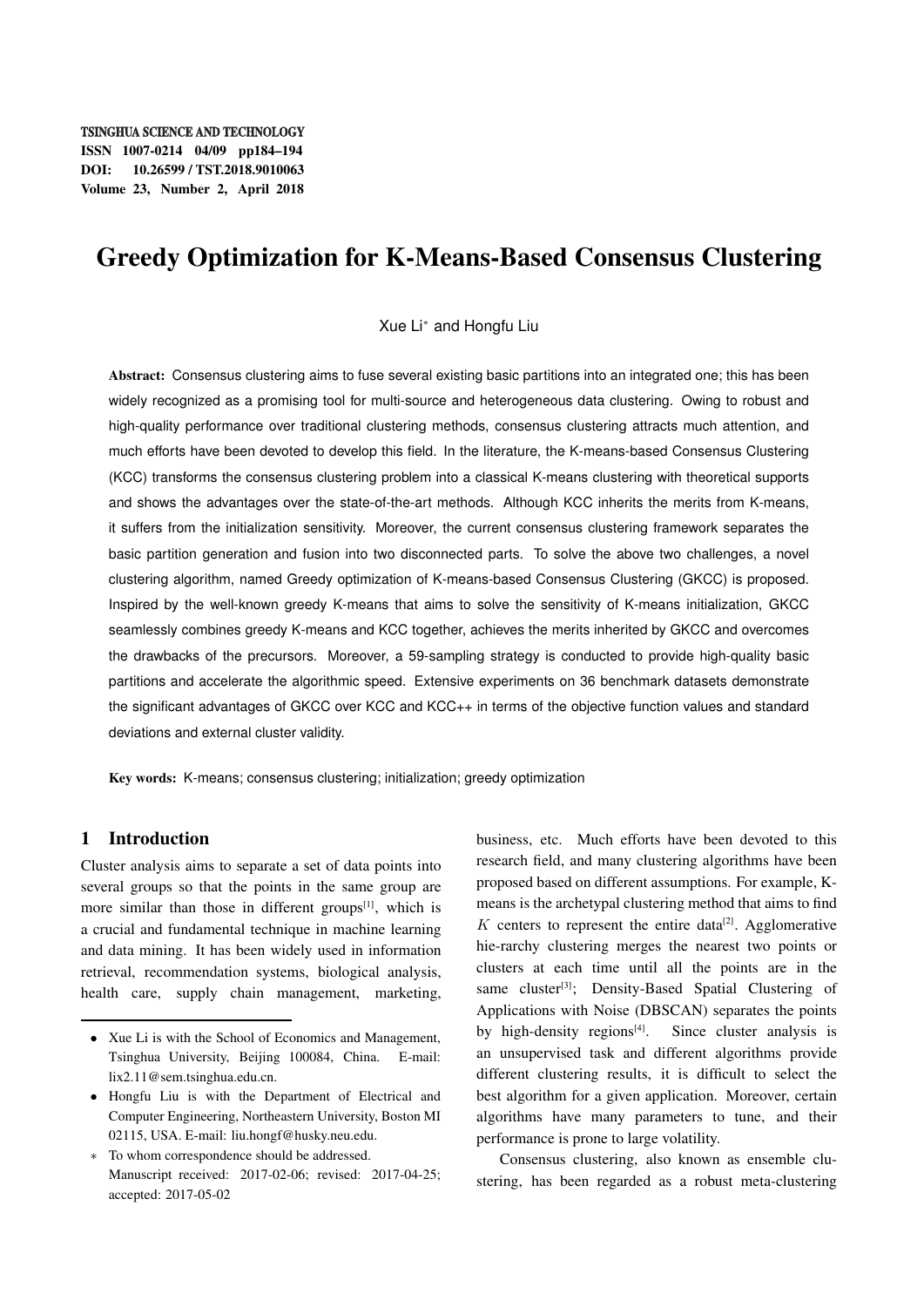algorithm $[5]$ . This algorithm fuses several diverse basic partitions generated by traditional clustering algorithms into an integrated partition. It has been widely recognized that consensus clustering is effective to generate robust clustering results, detect bizarre clusters, handle noise, outliers, and sample variations, and integrate solutions from multiple distributed sources of data or attributes<sup>[6]</sup>. Unlike the traditional clustering methods which use the original data, the input of consensus clustering is a set of basic partitions. Given a dataset, basic partition generation strategies are used to produce various diverse basic partitions. For example, Random Parameter Selection (RPS) applies clustering methods with varied parameters, while Random Feature Selection (RFS) conducts clustering on the partial data with traditional clustering method. Consensus clustering is a fusion problem in essence, rather than a traditional clustering problem. It can be roughly divided into two categories: The first category designs a utility function that measures the similarity between basic partitions and the final partition, and solves a combinatorial optimization problem by maximizing the utility function $[6, 7]$ . The second category employs a co-association matrix to calculate the number of times a pair of instances co-occurring in the same cluster, and then runs a graph partition method for the final consensus result $[8]$ .

Although consensus clustering has several merits compared to traditional clustering methods, it has several challenges. First, clustering is an unsupervised task, i.e., no label information can be used to guide the fusion process. Second, the nonorder property makes it difficult to align the clusters in different partitions. Third, the basic partitions might have different cluster numbers. Liu et al. addressed the above challenges in a unified framework in their K-means-based Consensus Clustering (KCC) algorithm that transforms consensus clustering to a (weighted) K-means clustering problem<sup>[9, 10]</sup>. Although such transformations provide large benefits in terms of efficiency and theoretical support, the performance of KCC can still be unstable because K-means is sensitive to initialization. Besides, the algorithm fails to generate the basic partition set.

In this paper, we propose a novel clustering algorithm by considering the KCC problem, namely Greedy optimization of K-means-based Consensus Clustering (GKCC) that is based on greedy center allocation in an augmented partition feature space. We aim to solve the sensitivity of K-means initialization and basic partition generation in a unified framework. Inspired by greedy K-means, a highly efficient variant of K-means<sup>[11]</sup> that initializes the *K* centers with the previous  $K - 1$  centers and greedily searches the rest one, greedy K-means is employed for K-means initialization and basic partition generation. However, greedy K-means generates *n* partitions with one certain cluster number, and only one partition is selected for the next-step optimization, a type of waste. Moreover, the time complexity becomes expensive when *n* is very large.

Therefore, the intermediate partitions generated by greedy K-means are further used as the basic partitions for later consensus fusion. To overcome the high time complexity, a 59-sampling strategy is used to accelerate the speed to avoid the brute-force global search. Interestingly, these intermediate partitions not only can be used for the consensus fusion, but also provide rich information for the next-step greedy K-means. Figure 1 shows the framework of GKCC. The entire process is similar to greedy K-means. In each phase, the centroids in the previous phase are used to greedily search one extra center, and then K-means is conducted to adjust the current centroids. In contrast, in the proposed GKCC, the intermediate partitions are also used to enrich the feature space by concatenating the original features and these partitions. Therefore, the original data and basic partitions are combined as the new data for generating subsequent basic partitions. Thus, we provide a new basic partition generation strategy that strongly couples the later fusion and builds an end-to-end process for ensemble clustering.

The benefits of GKCC are three-fold. First, GKCC seamlessly combines greedy K-means and KCC for a robust and high-quality clustering. Second, GKCC involves the original data and basic partitions to generate subsequent basic partitions and makes the consensus cluster a one-step process. Third, GKCC overcomes the sensitivity issue of K-means initialization and provides a robust and high-quality performance. Extensive experiments on 36 benchmark datasets show significant performance improvements of GKCC over rival algorithms in terms of stability and quality. In summary, the major contributions of this study are as follows:

- *•* GKCC makes full use of intermediate partitions generated by greedy K-means to generate subsequent basic partitions and later fusion.
- *•* Using greedy dynamic search, GKCC incrementally adds new centers and overcomes the sensitivity of Kmeans to initialization. Besides, a random-sampling strategy is used for the global search of new good centers, and the randomly generated partitions are used as the basic partitions in the final fusion stage.
- *•* Extensive experimental results on 36 benchmark datasets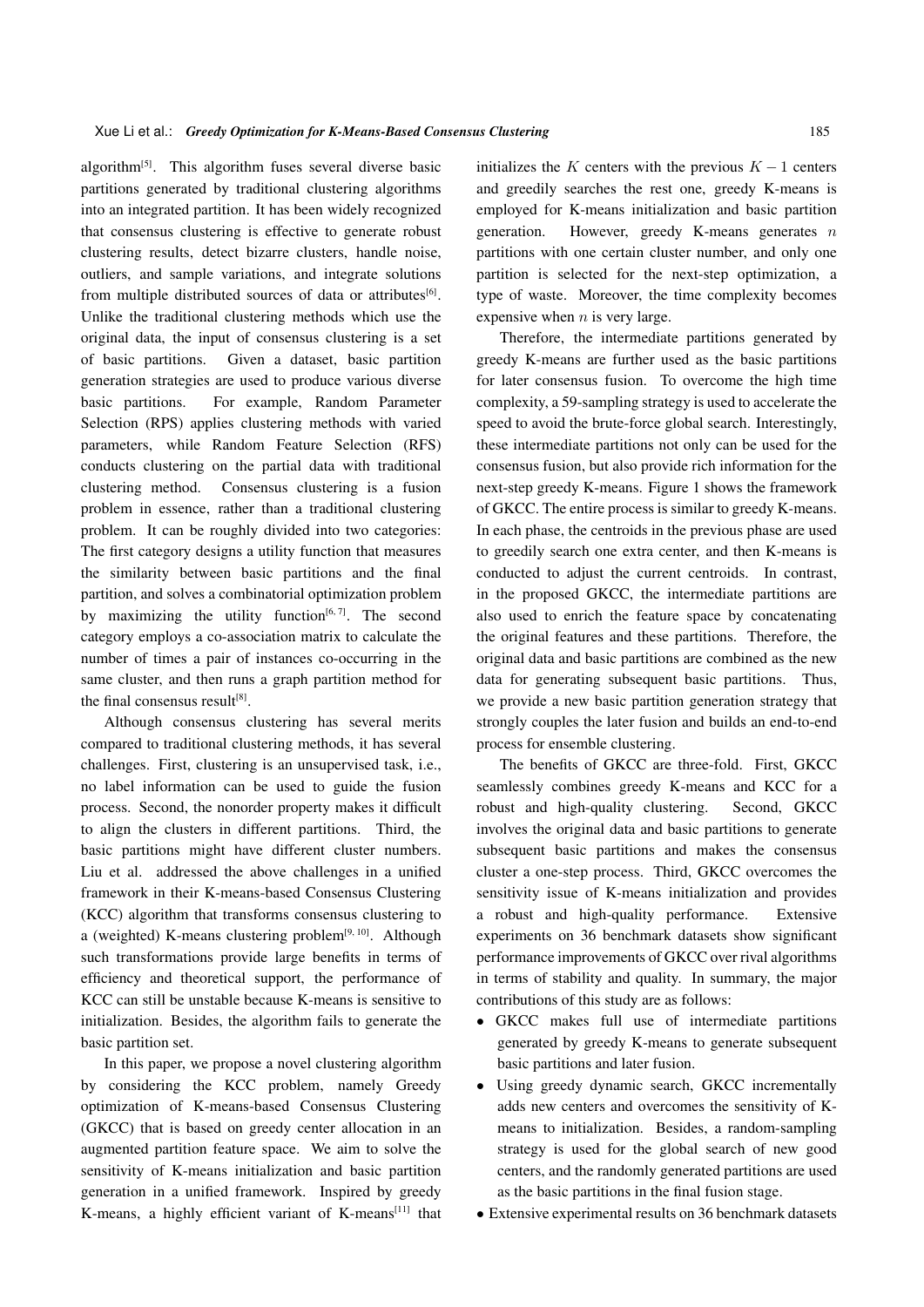

Fig. 1 Framework of GKCC.

show that GKCC outperforms other state-of-the-art clustering methods in terms of objective function values and external metrics.

## 2 Related Studies

The related studies in terms of consensus clustering and K-means initialization are described in this section.

### 2.1 Consensus clustering

Consensus clustering aims to find a single partition that agrees with several existing partitions as much as possible. Usually a utility function is designed to measure the agreements between basic partitions and the final consensus partition at the partitionlevel. In that case, consensus clustering can be formalized as a (combinational) optimization problem with a given objective function, and it typically uses heuristics to find approximate solutions. Many algorithms have been proposed to solve different objective functions including the Expectation-Maximization (EM) algorithm<sup>[12]</sup>, non-negative matrix factorization<sup>[13]</sup>, kernelbased methods<sup>[14]</sup>, and simulated annealing<sup>[15]</sup>. Among these methods, a pioneering work attracted much attention $[16]$ , which uses K-means clustering to find the solution based on quadratic entropy $[17]$ . Along this line, Ref. [9] provided a theoretical framework for KCC. Recently, the variants of KCC were proposed to enrich this area, such as DIsassemble-ASsemble  $(DIAS)^{[7]}$ , Spectral Ensemble Clustering  $(SEC)^{[10, 18]}$ , Entrpoy-based Consensus Clustering  $(ECC)^{[19]}$ , and Infinite Ensemble Clustering  $(IEC)^{[20, 21]}$ . Although these methods achieved promising results, they all suffer from the sensitivity of K-means initialization. Another family of methods measures the similarity at the instance level. They define a co-association matrix to count the number of times two instances co-occurring in the same cluster;

this can be regarded as a new similarity matrix. Then, any graph partition method can be applied on the coassociation matrix to obtain the final result. Some of these methods include graph-based algorithms $[5, 22]$ , coassociation matrix-based methods<sup>[8]</sup>, relabeling and voting methods<sup>[23]</sup>, locally adaptive cluster-based methods<sup>[24]</sup>, genetic algorithm-based methods $[25]$ , spectral ensemble clustering<sup>[10]</sup>, and many other methods. Notably, SEC<sup>[10, 18]</sup> combines these two types of consensus clustering methods and indicates that the similarity at different levels can be interconvertible. More details can be found in a survey reported in Ref. [26].

### 2.2 K-means initialization

Since K-means is sensitive to initialization, much efforts have been made to solve this challenge. The simplest way is to run multiple K-means algorithms with random initialization and return the one with the minimum objective function. K-means++ applies an adaptive sampling strategy to seed *K* initial centers; this provides an algorithm that performs *O*(log*K*)-competitive algorithm with the optimal clustering<sup>[27]</sup>. Similarly, K-means<sup>|</sup>| samples several points each time with multiple runs and conducts a weighted K-means on these sampled points to produce  $K$  clusters for initialization<sup>[28]</sup>. Greedy Kmeans is an incremental approach to dynamically add one center at a time through a deterministic global search<sup>[11]</sup>. Other methods include nearest-neighbor based method<sup>[29]</sup>, affinity propagation based method<sup>[30]</sup>, and recursive K-means<sup>[31]</sup>.

Although some studies have been conducted on the Kmeans initialization of consensus clustering, this is the first study to fully solve the initialization sensitivity of KCC. Inspired by the greedy allocation strategy of greedy K $means<sup>[11]</sup>$ , we combine the virtues of greedy K-means and KCC to design our new algorithm, GKCC. The main idea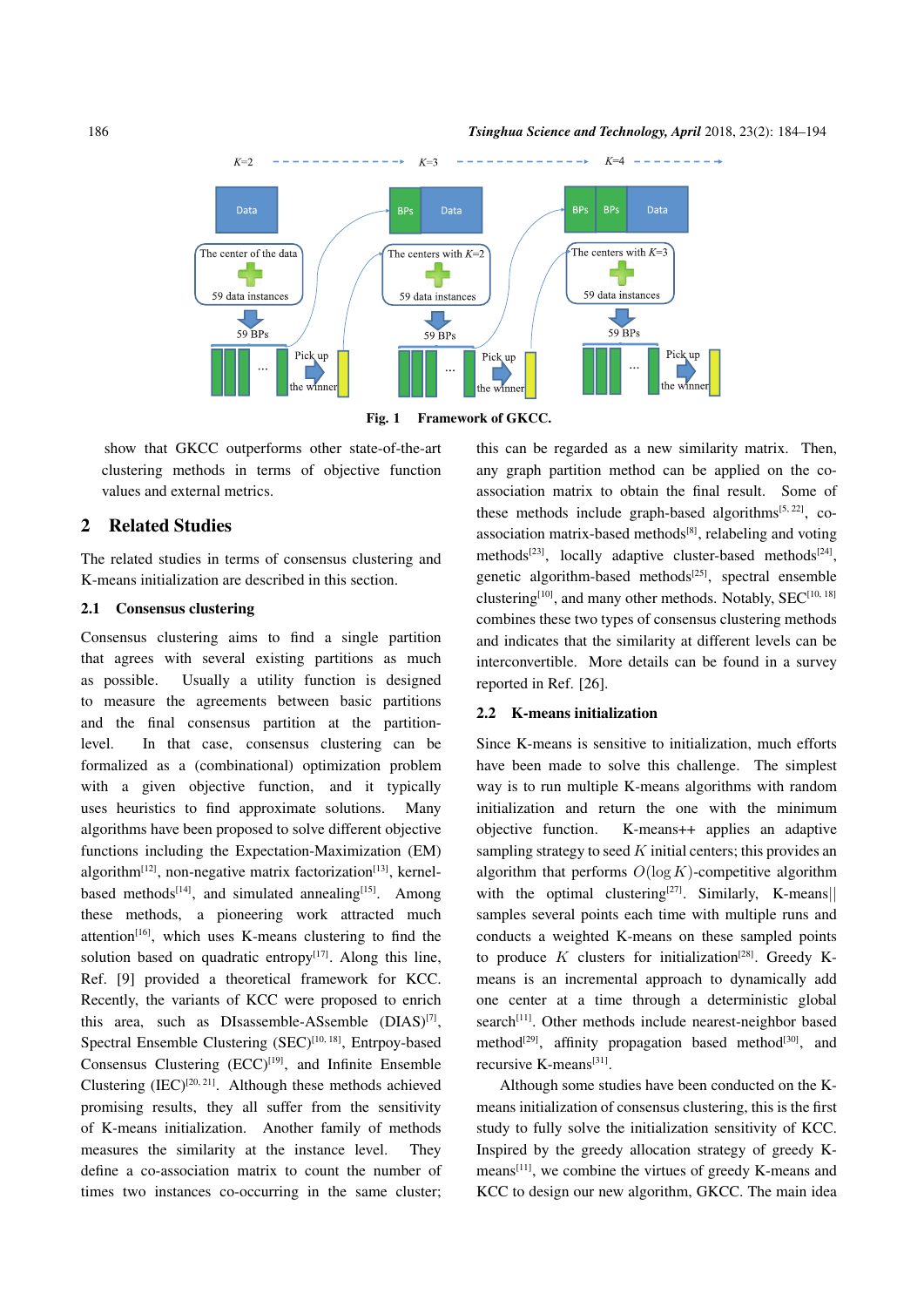is to use the intermediate partitions discovered by greedy K-means to define the set of basic partitions and for the final fusion step. Moreover, the greedy strategy of greedy K-means completely resolves the initialization problem that plagues K-means-based approaches. Finally, some preliminary theoretical support is provided in the form of error bounds.

## 3 Preliminary Knowledge and Problem Definition

In this part, first the preliminary knowledge of KCC and greedy K-means is provided, and then the problem solved in this study is defined. Table 1 shows several key notations used in the following sections.

#### 3.1 KCC

The goal of ensemble clustering is to find a single partition that agrees with the existing basic partitions as much as possible. It has been widely recognized that ensemble clustering generates robust partitions, finds bizarre clusters, handle noise, outliers, and sample variations, and integrates solutions from multiple distributed or incomplete sources of data or attributes $[5, 16]$ .

Unlike traditional clustering methods, which separate a group of data instances into different groups where the instances in the same group are much more similar to each other, ensemble clustering fuses several different partitions into a consensus partition. The input of traditional clustering methods is the data matrix, whereas the input of ensemble clustering is a set of basic partitions. Here basic partitions might be generated by the same clustering algorithm with different parameters, or by the same clustering algorithm with different features or even by several different clustering algorithms. Thus, ensemble clustering is a fusion problem, rather than a clustering problem.

Given a set of *r* basic partitions  $\mathcal{H} = \{H^{(1)},$  $H^{(2)}, \cdots, H^{(r)}$  of the data matrix X, where the

| Table 1 | Notations. |
|---------|------------|
|---------|------------|

| Notation         | Domain                                           | Description               |  |  |
|------------------|--------------------------------------------------|---------------------------|--|--|
| $\boldsymbol{n}$ | R.                                               | Instance number           |  |  |
| $\,m$            | R.                                               | Feature number            |  |  |
| K                | R.                                               | Cluster number            |  |  |
| $\boldsymbol{r}$ | R.                                               | Basic partition number    |  |  |
| $\boldsymbol{x}$ | $\mathbf{R}^{n \times m}$                        | Data matrix               |  |  |
| $\overline{H}$   |                                                  | Set of r basic partitions |  |  |
| $H^{(i)}$        | $\{0,1\}^{n\times K_i}$<br>$\{0,1\}^{n\times K}$ | $i$ -th basic partition   |  |  |
| $H^*$            |                                                  | Consensus partition       |  |  |
| C                |                                                  | Set of centers            |  |  |

cluster number of  $H^{(i)}$  is  $K_i$ , the aim of consensus clustering is to fuse all the basic partitions into a consensus partition *H<sup>∗</sup>* . It can be divided into two categories in terms of measuring the similarity in different levels.

The first category designs the utility function to measure the similarity between the final consensus partition and basic partitions. Usually the following formula is maximized to solve ensemble clustering.

$$
\Gamma(\boldsymbol{H}^*,\mathcal{H})=\sum_{i=1}^r U(\boldsymbol{H}^*,\boldsymbol{H}^{(i)})
$$
 (1)

where  $\Gamma : \mathcal{N}^{nK} \times \mathcal{N}^{nKr} \mapsto \mathbb{R}$  is a *consensus function*, and  $U : \mathcal{N}^{nK} \times \mathcal{N}^{nK} \mapsto \mathbb{R}$  is a *utility function*,  $i = 1, 2, \dots, r$ .

The selection of the utility function is critical for the success of a consensus clustering. In the literature, many external measures originally proposed for cluster validity have been used as the utility functions for consensus clustering, such as normalized mutual information<sup>[5]</sup>, category utility function<sup>[32]</sup>, quadratic mutual information<sup>[16]</sup>, and Rand index<sup>[15]</sup>. These utility functions together with the consensus function mainly determine the quality of consensus clustering.

A *contingency matrix* is often used for computing the difference between two partitions. In Table 2,  $n_{kj}^{(i)}$  denotes the number of data objects present in both cluster  $C_j^{(i)}$ in  $H^{(i)}$  and cluster  $C_k$  in  $H^*$ ,  $n_{k+} = \sum_{j=1}^{K_i} n_{kj}^{(i)}$ , and  $n_{+j}^{(i)} = \sum_{k=1}^{K} n_{kj}^{(i)}$ ,  $1 \leqslant k \leqslant K$ ,  $1 \leqslant j \leqslant K_i$ . Let  $p_{kj}^{(i)} =$  $n_{kj}^{(i)}/n$ ,  $p_{k+} = n_{k+}/n$ , and  $p_{+j}^{(i)} = n_{+j}^{(i)}/n$ . Then, we have the *normalized contingency matrix* for utility computation. For instance, the well-known category utility function<sup>[32]</sup> can be computed as follows:

$$
U_c(\boldsymbol{H}^*, \boldsymbol{H}^{(i)}) = \sum_{k=1}^K p_{k+1} \sum_{j=1}^{K_i} (p_{kj}^{(i)}/p_{k+1})^2 - \sum_{j=1}^{K_i} (p_{+j}^{(i)})^2
$$
 (2)

Thanks to the  $KCC^{[6]}$ , we can exactly transform the consensus clustering with categorical utility function into classical K-means clustering by introducing the following binary matrix. Let  $\mathbf{B} = \{b(x)\}\$ be a binary dataset derived from the set of  $r$  basic partitions  $H$  as follows:

|          |              | Table 2 Contingency matrix. |                        |   |                                |          |
|----------|--------------|-----------------------------|------------------------|---|--------------------------------|----------|
|          |              |                             | $\boldsymbol{H}^{(i)}$ |   |                                |          |
|          |              | (i)                         | $C_2^{(i)}$            | . | i                              | У.       |
|          | $C_1$        | $\overline{i}$<br>$n_{1}$   | i<br>$n_{12}$          | . | ï<br>$n_{1K_i}$                | $n_{1+}$ |
| $H^\ast$ | $C_2$        | (i)<br>$n_{21}$             | $(i_j$<br>$n_{\rm 22}$ | . | (i)<br>$n_{2K_i}$              | $n_{2+}$ |
|          | ٠            | ٠                           | ٠                      | . |                                |          |
|          | $C_{\cal K}$ | $\boldsymbol{i}$<br>$n_{K}$ | (i)<br>$n_{K2}$        | . | $n_{K_{K_i}}$                  | $n_{K+}$ |
|          |              | $\boldsymbol{n}$            | $\overline{n}$<br>-2   | . | $\overline{n}$<br>$\vdash K_i$ | $\it n$  |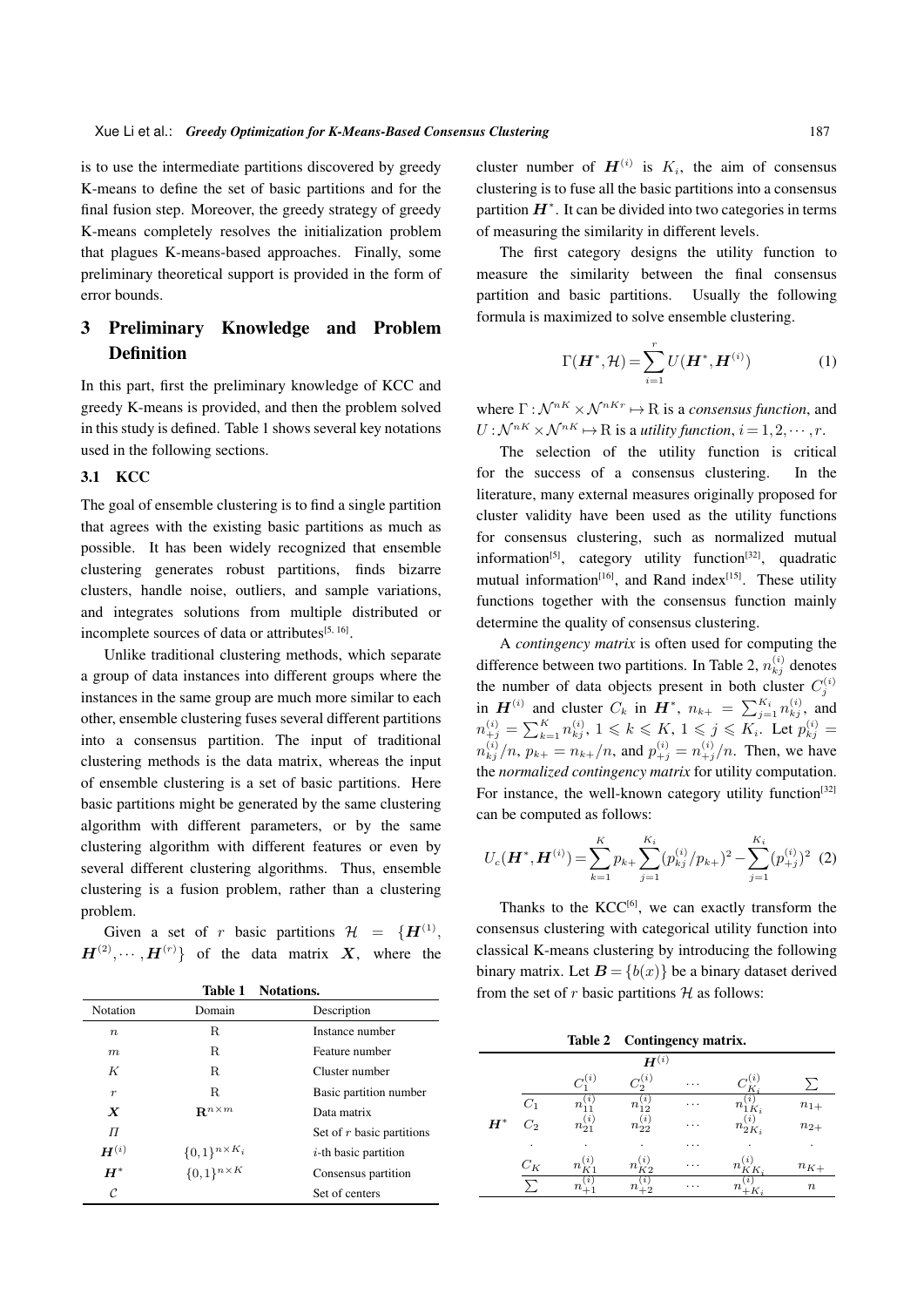|            | $\pi$          | $\pi$ , | $\pi$                    | $\pi_{\scriptscriptstyle A}$ |                 |              | $\pi$          |    |   | $\pi$ <sub>2</sub> |         |   | $\pi$ <sub>3</sub> |                |              | $\pi$ <sub>4</sub> | $W_{b(x)}$ |
|------------|----------------|---------|--------------------------|------------------------------|-----------------|--------------|----------------|----|---|--------------------|---------|---|--------------------|----------------|--------------|--------------------|------------|
| $x_1$      |                | 2       |                          |                              | $x_{1}$         | 1            | 0              | 0  | Ω | 1                  | 0       | 1 | 0                  | $\circ$        | 1            | 0                  | 12         |
| $x_2$      |                | 2       |                          |                              | x <sub>2</sub>  | 1            | 0              | 0  | 0 | 1                  | 0       | 1 | 0                  | 0              | 1            | 0                  | 12         |
| $x_3$      |                | 2       | 2                        |                              | $x_3$           | $^{\circ}$ 1 | 0              | 0  | 0 | <sup>1</sup>       | 0       | 0 | <sup>1</sup>       | $\overline{0}$ | 1            | 0                  | 13         |
| $x_4$      |                | 3       | $\overline{\phantom{a}}$ | 1                            | $\mathcal{X}_4$ | $\Omega$     | 1              | 0  | 0 | $\overline{0}$     | -1      | 0 | 1                  | $\overline{0}$ | 1            | 0                  | 11         |
| $x_{5}$    | $\overline{2}$ | 3       | 2                        | 2                            | $x_{5}$         |              | 0 <sub>1</sub> | 0  | 0 | $\overline{0}$     | -1      | 0 | 1                  | - 0            | $\mathbf{0}$ | 1                  | 10         |
| $x_6$      | 3              | 1       | 3                        | 2                            | x <sub>6</sub>  |              | $0\quad 0$     | -1 | 1 | 0                  | $\circ$ | 0 | 0 <sub>1</sub>     |                | $\mathbf{0}$ | 1                  | 9          |
| $\chi_{7}$ | 3              |         | 3                        |                              | $x_7$           | l 0          | 0              |    |   | 0                  | 0       | 0 | 0                  | 1              | 0            | 1                  | 9          |

#### Fig. 2 Illustration of the binary matrix in Eq. (3).

$$
b(x) = \langle b(x)_1, \dots, b(x)_r \rangle,
$$
  
\n
$$
b(x)_i = \langle b(x)_{i1}, \dots, b(x)_{iK_i} \rangle,
$$
  
\n
$$
b(x)_{ij} = \begin{cases} 1, & \text{if } H^{(i)}(x) = j; \\ 0, & \text{otherwise} \end{cases}
$$
 (3)

Figure 2 shows an example of the binary matrix in Eq. (3). Then, K-means is conducted on *B* for the final consensus partition. KCC builds the connection between the fusion problem and clustering problem and solves the complex consensus clustering by the simplest K-means optimization<sup>[6]</sup>.

## 3.2 Greedy K-means

The greedy K-means algorithm $[11]$  is a highly effective variant of K-means and does not involve any random initialization. It starts with one center, trivially the centroid of all points, and centers are added incrementally until a desired maximum number of centers is reached. Each new center allocation involves a global search over all the points in the dataset to find the point that would maximally decrease the objective function if it were added as a new center. Faster versions of the global search are available by randomization (see the next section) or specialized data structures<sup>[11]</sup>. Greedy K-means completely solves the problem of initialization of traditional K-means variants and achieves exceptional performance in practice, typically performing much better than other popular algorithms such as  $K$ -means++ $^{[27]}$ .

A recent study<sup>[33]</sup> provides theoretical justification for greedy algorithms such as greedy K-means. Let *f* be the objective function of K-means for a given set *S* of cluster centers:

$$
f(S) = \sum_{x \in \mathcal{X}} \min_{c \in S} ||x - c||^2
$$
 (4)

When  $S \subset \mathcal{X}$ , the function f is weakly-1-supermodular; in this case, the following holds $[33]$ ,

$$
f(S_t) - f(S^*) \le (1 - 1/k)^t (f(S_0) - f(S^*)) \tag{5}
$$

where  $S_t \subset \mathcal{X}$  is the set of cluster centers returned by a greedy algorithm in the  $t + 1$  iteration;  $S_0$  is the initial set with only one element;  $S^* \subset \mathcal{X}$  is the unknown optimal center set with *k* elements. Additional results are provided in Ref. [33] for the case of unconstrained *S*.

#### 3.3 Problem definition

Inspiringly, KCC solves consensus clustering using classical K-means with theoretical supports. However, KCC inherits the simple and efficient character from K-means, while suffering from the sensitivity of Kmeans initialization. Moreover, KCC treats the basic partition generation and fusion as two separated processes. For greedy K-means, it produces too many intermediate partitions without further use and the time complexity of greedy K-means is  $O(n^2)$ . This prevents itself from handling large-scale datasets.

The above disadvantages of KCC and greedy K-means motivated us to propose a novel consensus clustering algorithm to seamlessly combine the merits and overcome the drawbacks of these two powerful tools. In this study, GKCC is proposed to solve the sensitivity of K-means initialization, high time complexity of greedy K-means, and separate process of consensus clustering into a unified framework.

## 4 GKCC

In this section, we introduce GKCC to solve the abovementioned challenges simultaneously. GKCC has three major features: (1) GKCC uses greedy K-means to generate basic partitions and initialize the centroids of KCC fusion. (2) Unlike greedy K-means, which generates partitions in the original feature space, GKCC concatenates the partitions from the previous stage with the original data for the next-stage basic partition generation. (3) The 59-sampling strategy is used to avoid the bruteforce global search of greedy K-means.

Figure 1 shows the framework of GKCC. Because the optimal centroid for  $K = 1$  is the center of the data, we start from  $K = 2$  with the two centroids containing the center of the data and one randomly selected data instance. This process is repeated 59 times to generate 59 basic partitions (the reason for the selection of 59 will be illustrated by Lemma 1). For  $K = 3$ , the original data are augmented with the 59 basic partitions generated in the last stage. If the basic partitions and original data are directly connected, some problems arise because the data lie in the continuous feature space, whereas partitions exist in the discrete partition space. To solve this problem, the 1-of-*K* coding is used to transform the basic partitions into a binary matrix using Eq. (3). Recall that greedy K-means picks up the winner among the 59 basic partitions according to the objective function of Kmeans and then uses the centroid of the winner partition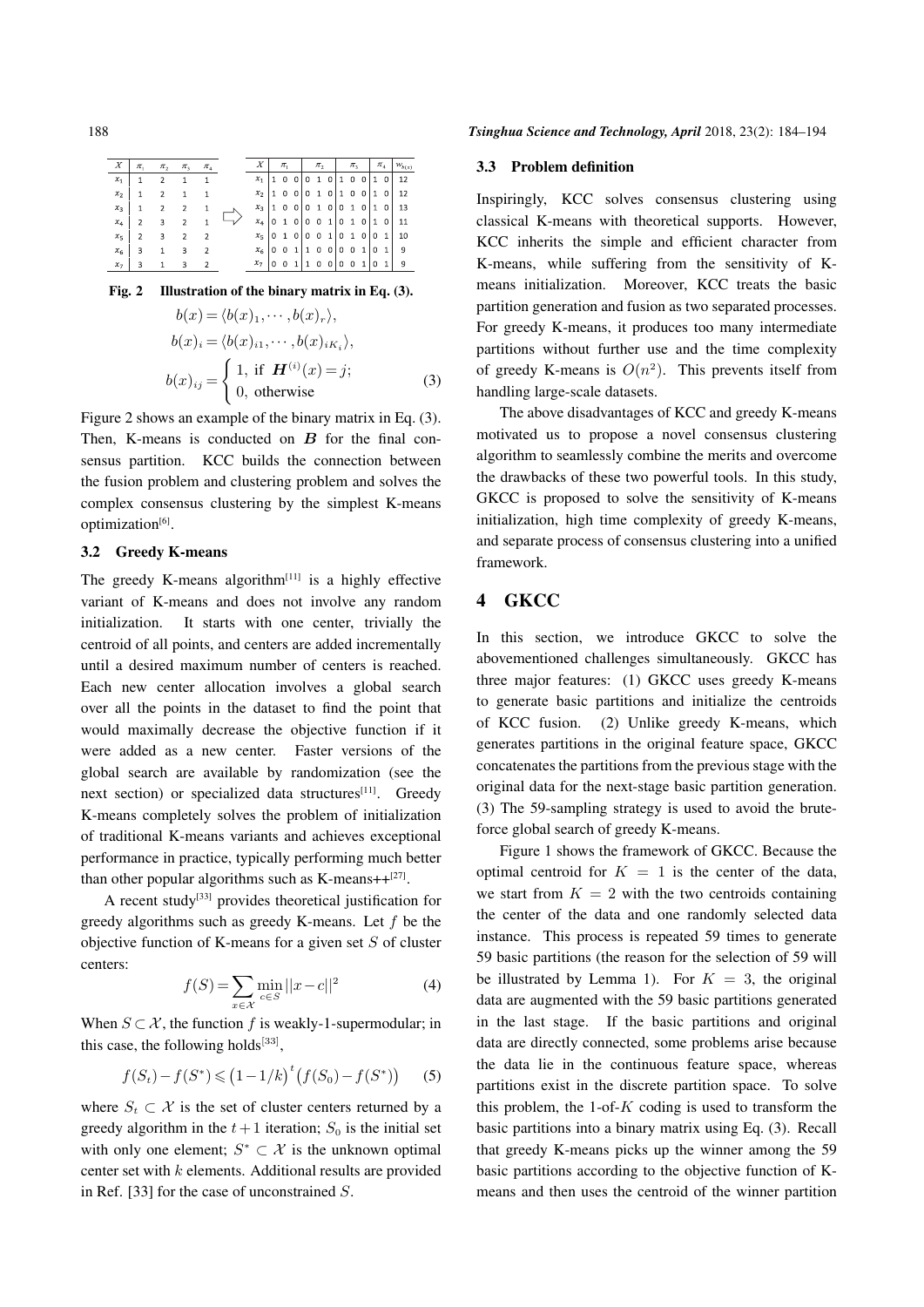to initialize the next stage. Here, the clustering is run in the augmented space, i.e., the dimensionalities of centroids with different cluster numbers are different. Although the original feature space and partition space are different, they both explore the cluster structure of the data. Notably, a one-to-one mapping relationship between partitions and centroids exists in different spaces. In the proposed GKCC method, the dimensionality gradually increases. At the very beginning, the data lie in the original space; then the original feature space is concatenated with the partition space to provide rich information. In the consecutive phase, we aim to initialize the centroids by that present in the last phase. However, the dimensionalities are different. Owing to the one-to-one mapping relationship between partitions and centroids, the partition is used in the last phase to initialize the centroids in the current space. Therefore, the winner partition obtained from the last stage  $(K = 2)$  is used to calculate the two centroids and sample a new centroid in the augmented space for the initialization with  $K = 3$ . The above process is repeated until the predefined user cluster number is achieved. Finally, all the basic partitions with different cluster numbers are collected.

A few remarks about the 59-sampling strategy are mentioned above. In the greedy K-means, when the datapoint is incrementally selected to add to the existing set of K-means centers, the datapoint that decreases the objective function the most is sought. However, a naive implementation of this scheme would require trying each datapoint to find the winner; this is clearly not possible for large-scale datasets (it scales as  $O(n^2)$  for *n* datapoints). The 59-sampling strategy simply involves the sampling of 59 points out of the total *n* points and retaining the best point. This is motivated by the following (known) result.

Lemma 1 Given a global ranking of all the datapoints according to how much the objective function would decrease if a datapoint was added as a new center, at least *⌈*log(1*−δ*)*/*log(1*−p*)*⌉* datapoints should be selected without replacement to guarantee that; with a probability of at least  $\delta$ , the best sampled datapoint is within the top  $p$ in the global ranking.

Proof Let *A* denote the event where at least one of the sampled datapoints is within the top *p* in the global ranking. If  $\nu$  is the number of sampled datapoints, we have

$$
\delta \leqslant P(A) = 1 - P(\overline{A}) \leqslant 1 - (1 - p)^{\nu} \tag{6}
$$

where the last inequality is due to the sampling without replacement. Hence, at least  $\nu \geq \log(1-\delta)/\log(1-\delta)$ *p*) sampled datapoints are needed. The proof is thus completed.

Note that the above lemma holds for any value of *n* (the total number of points). Applying the lemma with  $p = 0.05$  and  $\delta = 0.95$  shows that we need to sample  $\nu = 59$  different datapoints. During the basic partition generation of GKCC, the cluster number is varied from 2 to *K* to increase the diversity of basic partitions. Moreover, for a certain cluster number *k*, the  $k-1$  centers are used from the previous stage plus the newly added center after the convergence of K-means from the randomly selected added point. In this manner, a meaningful partition is obtained for further fusion rather than some random partition. The 59-sampling strategy guarantees that in each step, the optimal point is selected with a probability of at least 95%.

Overall, during the first phase of GKCC,  $59 \times (K-1)$ basic partitions are generated, a large enough number to obtain a robust consensus clustering in the second phase. By greedily adding the new centers, GKCC completely solves the sensitivity of K-means. Besides, the 59 sampling avoids the brute-force global search, and the discovered 59 partitions in each center allocation are used for consensus clustering without waste.

The time complexity of GKCC to generate the basic partitions is  $O(In K<sup>2</sup>m)$ , where *I* is the average number of iterations, *n* is the number of points, *K* is the cluster number, and *m* is the number of features. The time complexity for consensus clustering is  $O(InK<sup>3</sup>)$ . Note that  $K \ll n$  and  $m \ll n$ . Therefore, the overall time complexity of GKCC is linear to *n*, i.e., which means that GKCC is suitable for large-scale clustering.

GKCC is summarized in Algorithm 1 that organizes the basic partition generation and KCC initialization in a unified framework.

### 5 Experimental Results

In this section, the effectiveness of GKCC on numerous benchmark datasets is demonstrated in terms of the objective function values of K-means and their standard deviations as well as two widely used external measurements. Besides, the basic partitions generated by our method are shown to outperform those derived from the RPS strategy.

## 5.1 Experimental setting

Datasets. 36 datasets from different domains were used for evaluation. Table 3 shows the characteristics of these datasets. Datasets  $1-16$  are gene expression data<sup>[19]</sup>, datasets  $17-26$  are image datasets<sup>[21]</sup>; the last five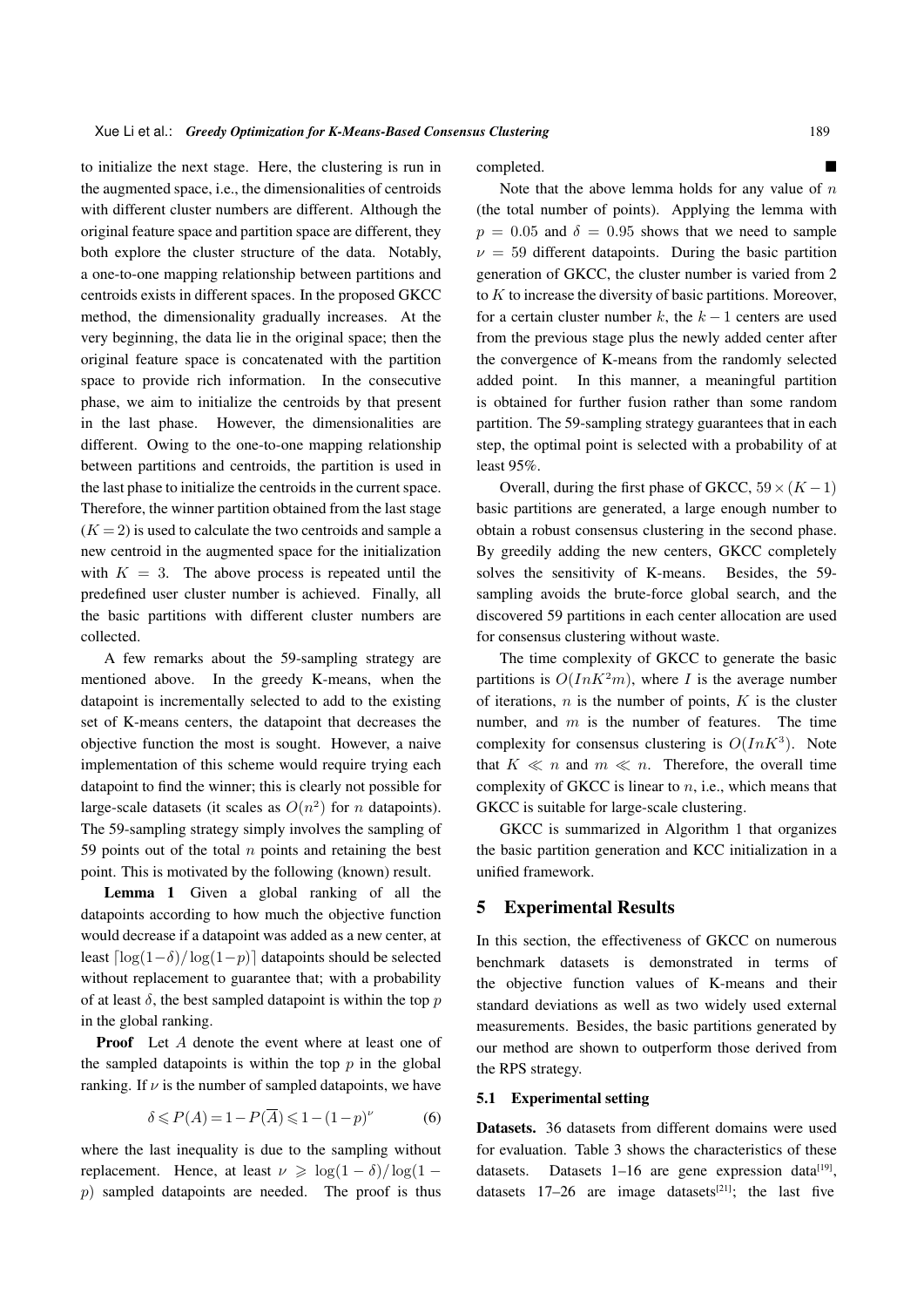| Algorithm 1: GKCC                                                                       |
|-----------------------------------------------------------------------------------------|
| <b>Input:</b> $X$ : training data,                                                      |
| $K$ : the cluster number.                                                               |
| % Generate basic partitions                                                             |
| Let $\Pi = \emptyset$ be the set of basic partitions;                                   |
| Let $\mathcal{C} = \emptyset$ be the set of centers;                                    |
| $C = C$ I the center of X;                                                              |
| Set $k=2$ ;                                                                             |
| while $k \leqslant K$ do                                                                |
| <b>Step 1</b> . Sampling 59 points from $\mathcal{X}$ , $d_i$ with $1 \leq i \leq 59$ . |
| Step 2. Generate basic partitions and update centers.                                   |
| <b>for</b> $i = 1, \dots, 59$ <b>do</b>                                                 |
| $\mathcal{S}=\emptyset;$                                                                |
| $\mathcal{C}' = \mathcal{C} \bigcup d_i;$                                               |
| Run K-means on $X$ with the initial center $C'$ and return the                          |
| partition $\pi'$ and the objective function value $objC_i$ ;                            |
| $S = S \bigcup \pi'$ ;                                                                  |
| end                                                                                     |
| $\Pi = \Pi \cup S$ ;                                                                    |
| Build the binary matrix $S_b$ of S by Eq. 3;                                            |
| $\mathcal{X} = [\mathcal{X} \ S_b];$                                                    |
| Run K-means on $X$ with the initial partition according to                              |
| $\min_i objC_i$ and return the new centers as C.                                        |
| <b>Step 3.</b> $k = k + 1$ .                                                            |
| end                                                                                     |
| % Obtain consensus clustering                                                           |
| Build the binary matrix $\bf{B}$ of $\bf{\Pi}$ by Eq. 3;                                |
| Run K-means on $X$ with the initial partition according to                              |
| $\min_i objC_i$ and return the final partition $\pi$ .                                  |
| <b>Output:</b> $\Pi$ and $\pi$ .                                                        |

datasets were obtained from the UCI Machine Learning Repository[18].

Tools. Here, our algorithm was tested in a consensus

#### 190 *Tsinghua Science and Technology, April* 2018, 23(2): 184–194

clustering framework. The compared algorithms include  $KCC^{[6]}$  using standard K-means clustering with random initialization on binary matrix  $B$  and KCC++ using Kmeans+ $+$ <sup>[27]</sup> for initialization. For fair comparison, same basic partitions derived from GKCC for other algorithms were used, and the cluster number *K* was set as the true cluster number. Note that each algorithm is run 20 times, and the average and standard deviations are reported.

Validity measurements. Both the objective function of K-means and two external measurements, Normalized Mutual Information (NMI) and normalized Rand index  $R_n$ , were used to evaluate the clustering performance<sup>[34]</sup>.

The NMI measures the mutual information between the resulting cluster labels and ground truth labels, followed by a normalization operation to ensure that NMI ranges from 0 to 1. NMI is defined as follows:

$$
NMI = \frac{\sum_{i,j} n_{ij} \log \frac{n \cdot n_{ij}}{n_{i+1} \cdot n_{+j}}}{\sqrt{(\sum_{i} n_{i+} \log \frac{n_{i+}}{n})(\sum_{j} n_{j+} \log \frac{n_{+j}}{n})}}
$$
(7)

The  $R_n$  measures the similarity between two partitions in a statistical way as follows:

$$
R_n = \frac{2\sum_{i,j} \binom{n_{ij}}{2} - 2\sum_{i} \binom{n_{i+1}}{2} \cdot \sum_{j} \binom{n_{+j}}{2} / \binom{n}{2}}{\sum_{i} \binom{n_{i+1}}{2} + \sum_{j} \binom{n_{+j}}{2} - 2\sum_{i} \binom{n_{i+1}}{2} \cdot \sum_{j} \binom{n_{+j}}{2} / \binom{n}{2}}
$$
(8)

Each variable is defined in Table 2. Both NMI and *R<sup>n</sup>* are positive measurements, i.e., a better partition has a larger NMI or  $R_n$  value.

| No.            | Name               | Instance | Feature | Cluster        | No. | Name                | Instance | Feature        | Cluster |
|----------------|--------------------|----------|---------|----------------|-----|---------------------|----------|----------------|---------|
| 1              | Alizadeh-2000-v1   | 42       | 1095    | $\mathfrak{2}$ | 19  | Caltech101          | 1415     | 4096           | 5       |
| 2              | Alizadeh-2000-v1   | 62       | 2093    | 3              | 20  | dslr_surf           | 157      | 800            | 10      |
| 3              | Alizadeh-2000-v1   | 62       | 2093    | $\overline{4}$ | 21  | ImageNet            | 7341     | 4096           | 5       |
| $\overline{4}$ | Armstrong-2002-v1  | 72       | 1081    | 3              | 22  | ORL                 | 400      | 1024           | 40      |
| 5              | Armstrong-2002-v1  | 72       | 2194    | 3              | 23  | <b>SUN09</b>        | 3282     | 4096           | 5       |
| 6              | Bhattacharjee-2001 | 203      | 1543    | 5              | 24  | <b>USPS</b>         | 9298     | 256            | 10      |
| 7              | Bredel-2005        | 50       | 1739    | 3              | 25  | <b>VOC2007</b>      | 3376     | 4096           | 5       |
| 8              | Dyrskjot-2003      | 40       | 1203    | 3              | 26  | web_surf            | 295      | 800            | 10      |
| 9              | Golub-1999-v1      | 72       | 1868    | 2              | 27  | balance             | 625      | 4              | 3       |
| 10             | Golub-1999-v2      | 72       | 1868    | 3              | 28  | <b>BreastTissue</b> | 106      | 9              | 6       |
| 11             | Lapointe-2004      | 69       | 1652    | 3              | 29  | ecoli               | 336      | $\overline{7}$ | 8       |
| 12             | Risinger-2003      | 42       | 1771    | $\overline{4}$ | 26  | glass               | 214      | 9              | 6       |
| 13             | Tomlins-2006-v1    | 104      | 2315    | 5              | 31  | iris                | 150      | 4              | 3       |
| 14             | Tomlins-2006-v2    | 92       | 1288    | $\overline{4}$ | 32  | pendigits           | 10192    | 16             | 10      |
| 15             | Yeoh-2002-v1       | 248      | 2526    | $\overline{2}$ | 33  | satimage            | 4435     | 36             | 6       |
| 16             | Yeoh-2002-v2       | 248      | 2526    | 7              | 34  | waveform            | 5000     | 21             | 3       |
| 17             | amazon_surf        | 958      | 800     | 10             | 35  | wine                | 178      | 13             | 3       |
| 18             | caltech_surf       | 1123     | 800     | 30             | 36  | yeast               | 1484     | 6              | 10      |

Table 3 36 benchmark datasets from different domains.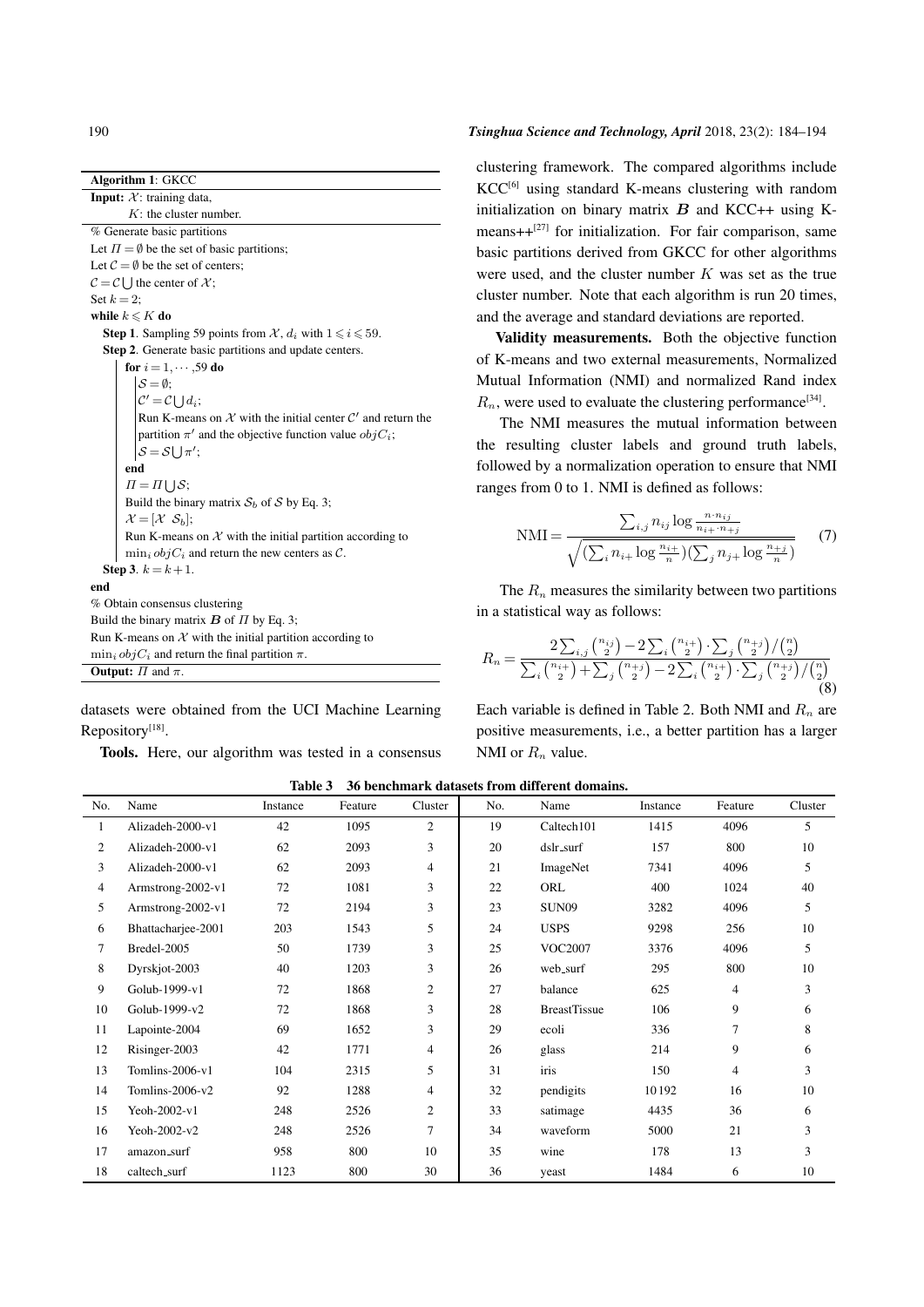#### 5.2 Clustering performance

Here, the clustering performance is evaluated in terms of the objective function values and their standard deviations as well as external measurements.

Figure 3a shows the differences in objective function values among KCC, KCC++, and GKCC. For better visualization, the objective function values are condensed as  $\sum_{k=1}^{K} \sum_{x \in \mathcal{C}_k} ||x - m_k||^2/n^2$ . The positive values in Fig. 3a indicate that GKCC has smaller objective function values of K-means, whereas the negative values indicate KCC or KCC++ outperforms GKCC. In most cases, GKCC excels KCC and KCC++ by a large margin even with a condensed objective function value. Figure 3b shows the standard deviation of KCC and KCC++. Two points should be mentioned: (i) Because the objective function values are adjusted by  $1/n^2$ , the standard deviations are adjusted by  $1/n^4$  accordingly. Therefore, KCC and KCC++ suffer from large violability. (ii) The standard deviation of GKCC is zero. Although the basic partitions have some random factors, the final clustering is deterministic. Note that the core clustering method of KCC is the standard K-means, whereas the bound of KCC++ is based on the expectation. Consequently, KCC or KCC++ are run multiple times for a robust solution. For GKCC, running for one time is enough, and tremendous computation costs can be saved when dealing with largescale datasets. Note that the deterministic solution is crucial for practical use.

Next, the performance of GKCC is evaluated in terms of external measurements, *R<sup>n</sup>* and NMI. Figure 4 shows the clustering performance of different clustering methods on 36 benchmark datasets. Because *R<sup>n</sup>* and NMI are both positive measurements, the higher values of *R<sup>n</sup>* and NMI indicate a better clustering performance. GKCC almost achieved the best performance on 36 benchmark datasets. Notably, GKCC outperforms KCC++ over 40% on dataset-2 in terms of  $R_n$  and exceeds KCC over 50% on dataset-15 in terms of NMI, exhibiting the benefit of the clustering solution with a lower K-means objective function. These experimental results verify the motivation of our study. By



Fig. 3 Differences in objective function values and standard deviations among different clustering methods on 36 benchmark datasets.



Fig. 4 Clustering performance of different clustering methods on 36 benchmark datasets in terms of *R<sup>n</sup>* and NMI.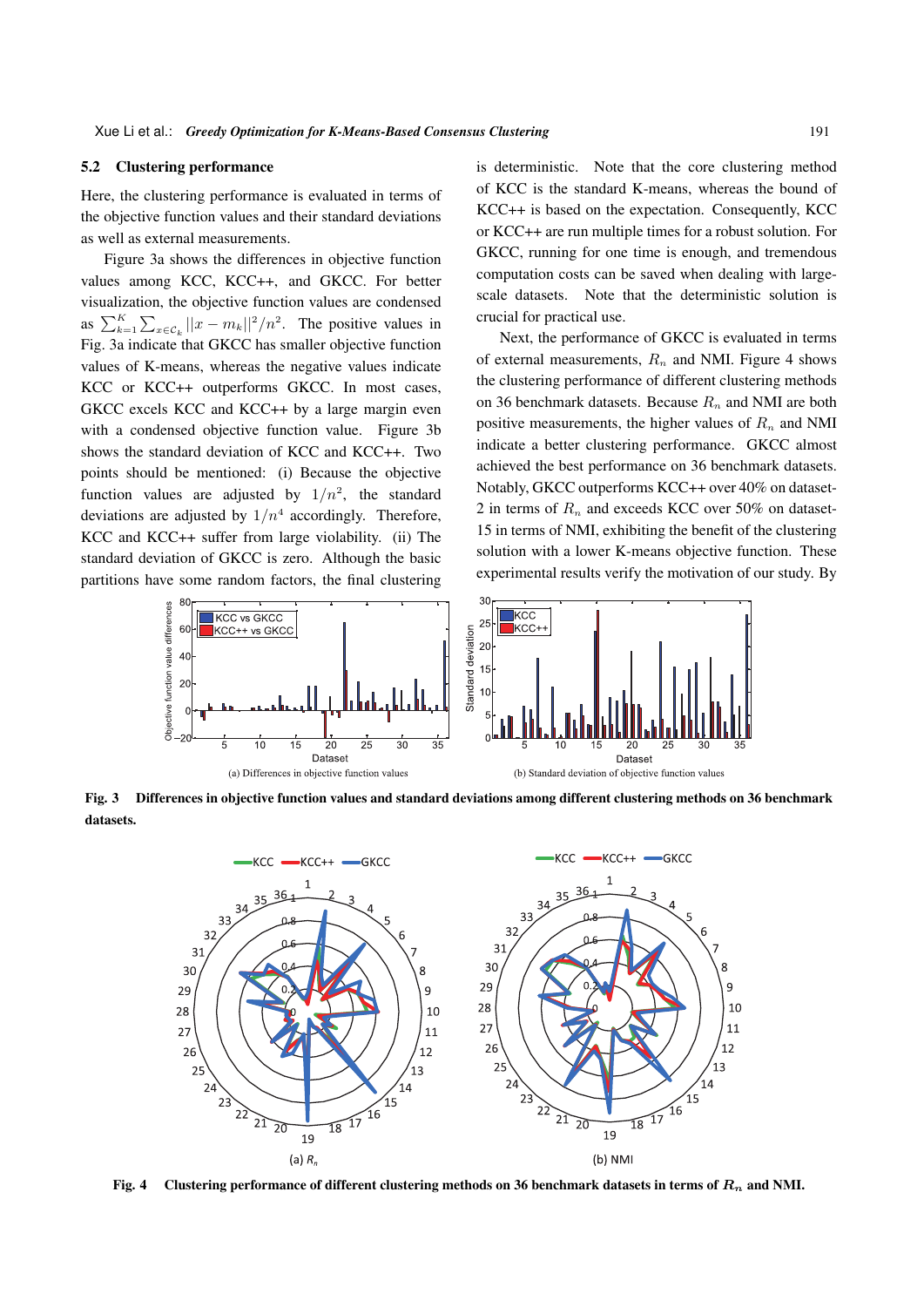Table 4 Average clustering performance of three clustering methods on 36 benchmark datasets.

| Measurement | KCC.   | $KCC++$ | <b>GKCC</b> |
|-------------|--------|---------|-------------|
| $R_n$       | 0.2986 | 0.3139  | 0.3710      |
| NMI         | 0.3965 | 0.4147  | 0.4560      |

combining KCC and greedy K-means, GKCC can deliver high-quality partitions for practical use. Table 4 shows the average clustering performance of three clustering methods on 36 benchmark datasets. GKCC has significant advantages over KCC and KCC++ in the average level.

Finally, the benefit of greedy basic partition generation over the widely used RPS generation is demonstrated. RPS uses a single clustering method such as K-means with different cluster numbers to generate a set of basic partitions. Here, the cluster numbers were varied from 2 to *K*, and the same number of basic partitions was generated as the greedy strategy for fair comparison. Figure 5 shows the clustering performance with different basic partition generation strategies on the first 10 datasets for limited space concern. These two different strategies are competitive. For example, on dataset-1, RPS outperforms the greedy strategy by over 30% in terms of  $R_n$ . This can be attributed to the small cluster number of dataset-1. The greedy strategy exceeds RPS by over 30% on dataset-2. Thus, this our greedy strategy delivers high-quality basic partitions for later fusion. Table 5 shows the average performance of these two strategies on 36 benchmark datasets. Although RPS can provide a diverse set of basic partitions by varying the clustering number, the greedy strategy might generate high-quality basic partitions owing



Fig. 5 Clustering performance with different basic partition generation strategies on the first 10 datasets.

Table 5 Average clustering performance with different basic partition generation strategies on 36 benchmark datasets.

| Measurement | <b>RPS</b> | Greedy (Ours) |
|-------------|------------|---------------|
| $R_n$       | 0.3135     | 0.3710        |
| NMI         | 0.4151     | 0.4560        |

to better initialization. Moreover, the 59-sampling strategy also provides diverse basic partitions.

## 6 Conclusion

In this paper, a novel consensus clustering method GKCC was proposed. GKCC solved the sensitivity of KCC and combined the basic partition generation and fusion in a unified framework. Derived by greedy K-means and KCC, GKCC inherited the merits and overcomed the drawbacks of its precursors. Moreover, a 59-sampling strategy was used to further accelerate the speed. Extensive experiments on 36 benchmark datasets demonstrated the effectiveness of GKCC over KCC and KCC++ in terms of objective function values and their standard deviations as well as external measurements.

### Acknowledgment

This work was supported in part by the National Natural Science Foundation of China (No. 71471009).

#### References

- [1] A. K. Jain, Data clustering: 50 years beyond *K*-means, *Patt*. *Recognit*. *Lett*., vol. 31, no. 8, pp. 651–666, 2010.
- [2] J. MacQueen, Some methods for classification and analysis of multivariate observations, in *Proc*. *5 th Berkeley Symp*. *Mathematical Statistics and Probability*, Berkeley, CA, USA, 1967.
- [3] P. N. Tan, M. Steinbach, and V. Kumar, *Introduction to Data Mining*. India: Pearson Education, 2006.
- [4] M. Ester, H. P. Kriegel, J. Sander, and X. W. Xu, A densitybased algorithm for discovering clusters in large spatial databases with noise, in *Proc*. *2 nd Int*. *Conf*. *Knowledge Discovery and Data Mining*, München, Germany, 1996.
- [5] A. Strehl and J. Ghosh, Cluster ensembles— A knowledge reuse framework for combining multiple partitions, *J*. *Mach*. *Learn*. *Res*., vol. 3, pp. 583–617, 2003.
- [6] J. J. Wu, H. F. Liu, H. Xiong, J. Cao, and J. Chen, *K*means-based consensus clustering: A unified view, *IEEE Trans*. *Knowl*. *Data Eng*., vol. 27, no. 1, pp. 155–169, 2015.
- [7] H. F. Liu, J. J. Wu, D. C. Tao, Y. C. Zhang, and Y. Fu, Dias: A disassemble-assemble framework for highly sparse text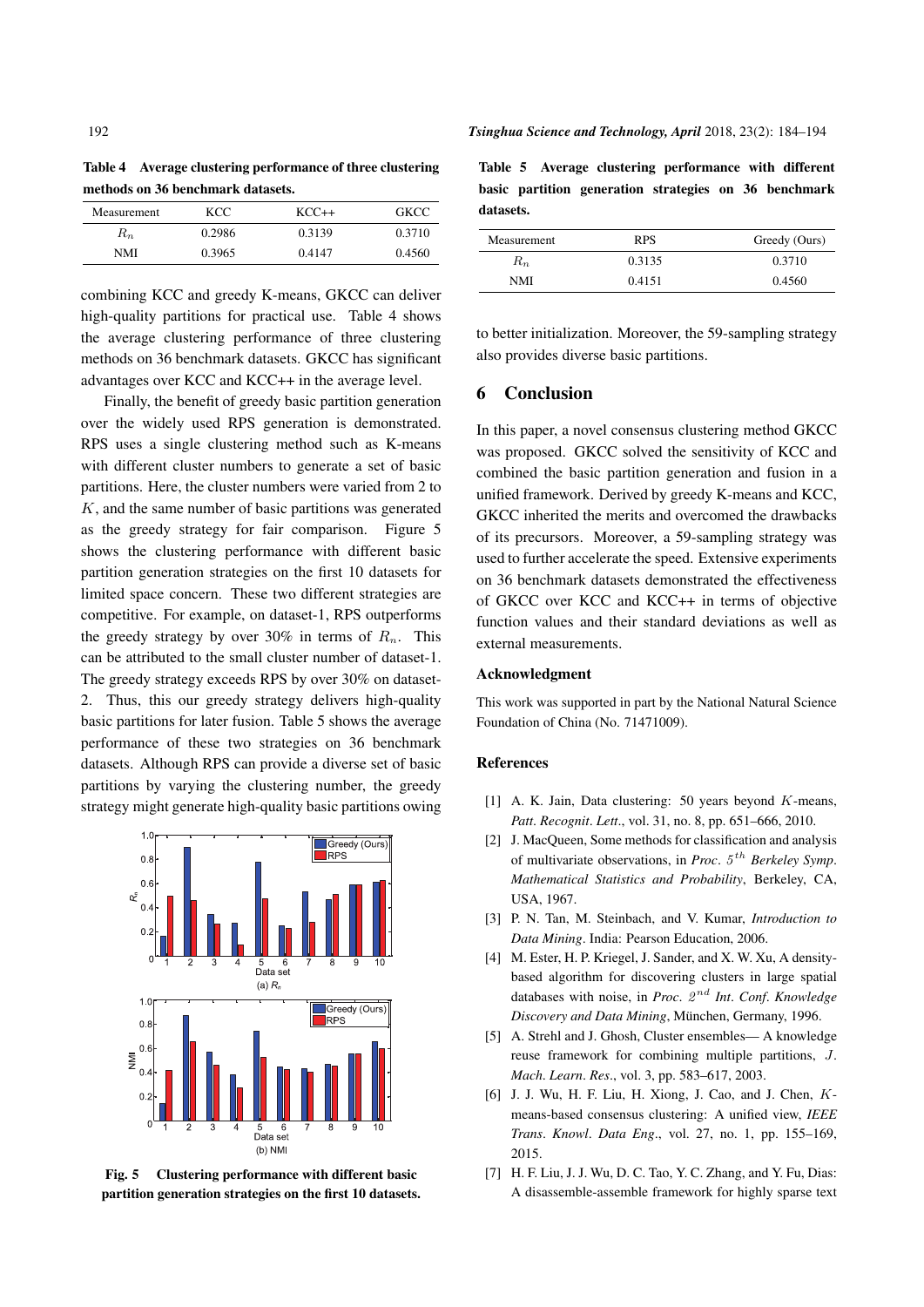clustering, in *Proc*. *2015 SIAM Int*. *Conf*. *Data Minin*g, 2015.

- [8] A. L. N. Fred and A. K. Jain, Combining multiple clusterings using evidence accumulation, *IEEE Trans*. *Patt*. *Anal*. *Mach*. *Intell*., vol. 27, no. 6, pp. 835–850, 2005.
- [9] J. J. Wu, H. F. Liu, H. Xiong, and J. Cao, A theoretic framework of *K*-means-based consensus clustering, in *Proc*. *23 rd Int*. *Joint Conf*. *Artificial Intelligence*, Beijing, China, 2013.
- [10] H. F. Liu, T. L. Liu, J. J. Wu, D. C. Tao, and Y. Fu, Spectral ensemble clustering, in *Proc*. *21 th ACM SIGKDD Int*. *Conf*. *Knowledge Discovery and Data Mining*, Sydney, NSW, Australia, 2015.
- [11] A. Likas, N. Vlassis, and J. J. Verbeek, The global *K*means clustering algorithm, *Patt*. *Recognit*., vol. 36, no. 2, pp. 451–461, 2003.
- [12] A. Topchy, A. K. Jain, and W. Punch, A mixture model for clustering ensembles, in *Proc*. *4 th SIAM Int*. *Conf*. *Data Mining*, Lake Buena Vista, FL, USA, 2004.
- [13] T. Li, C. Ding, and M. I. Jordan, Solving consensus and Semi-supervised clustering problems using nonnegative matrix factorization. in *Proc*. *7 th IEEE Int*. *Conf*. *Data Mining*, Omaha, NE, USA, 2007.
- [14] S. Vega-Pons, J. Correa-Morris, and J. Ruiz-Shulcloper, Weighted partition consensus via kernels, *Patt*. *Recognit*., vol. 43, no. 8, pp. 2712–2724, 2010.
- [15] Z. W. Lu, Y. X. Peng, and J. G. Xiao, From comparing clusterings to combining clusterings, in *Proc*. *23 rd National Conf*. *Artificial Intelligence*, Chicago, IL, USA, 2008, pp. 665–670.
- [16] A. Topchy, A. K. Jain, and W. Punch, Combining multiple weak clusterings, in *Proc*. *3 rd IEEE Int*. *Conf*. *Data Mining*, Melbourne, FL, USA, 2003.
- [17] A. Gionis, H. Mannila, and P. Tsaparas, Clustering aggregation, *ACM Trans*. *Knowl*. *Discov*. *Data*, vol. 1, no. 1, p. 4, 2007.
- [18] H. F. Liu, J. J. Wu, T. L. Liu, D. C. Tao, and Y. Fu, Spectral ensemble clustering via weighted *K*-means: Theoretical and practical evidence, *IEEE Trans*. *Knowl*. *Data Eng*., vol. 29, no. 5, pp. 1129–1143, 2017.
- [19] H. F. Liu, R. Zhao, H. S. Fang, F. X. Cheng, Y. Fu, and Y. Y. Liu, Entropy-based consensus clustering for patient stratification, *Bioinformatics*, vol. 33, no. 17, pp. 2691– 2698, 2017.
- [20] H. F. Liu, M. Shao, S. Li, and Y. Fu, Infinite ensemble for image clustering, in *Proc*. *22 nd ACM SIGKDD Int*. *Conf*. *Knowledge Discovery and Data Mining*, San Francisco,

CA, USA, 2016.

- [21] H. F. Liu, M. Shao, S. Li, and Y. Fu, Infinite ensemble clustering, *Data Min*. *Knowl*. *Discov*., vol. 32, no. 2, pp. 385–416, 2018.
- [22] X. L. Z. Fern and C. E. Brodley, Random projection for high dimensional data clustering: A cluster ensemble approach, in *Proc*. *20 th Int*. *Conf*. *Machine Learning*, Washington, DC, USA, 2013.
- [23] H. G. Ayad and M. S. Kamel, Cumulative voting consensus method for partitions with variable number of clusters, *IEEE Trans*. *Patt*. *Anal*. *Mach*. *Intell*., vol. 30, no. 1, pp. 160–173, 2008.
- [24] C. Domeniconi and M. Al-Razgan, Weighted cluster ensembles: Methods and analysis, *ACM Trans*. *Knowl*. *Discov*. *Data*, vol. 2, no. 4, p. 17, 2009.
- [25] H. S. Yoon, S. Y. Ahn, S. H. Lee, S. B. Cho, and J. Kim, Heterogeneous clustering ensemble method for combining different cluster results, in *Proc*. *2006 Int*. *Conf*. *Data Mining for Biomedical Applications*, 2006, pp. 82–92.
- [26] S. Vega-Pons and J. Ruiz-Shulcloper, A survey of clustering ensemble algorithms, *Int*. *J*. *Patt*. *Recogn*. *Artif*. *Intell*., vol. 25, no. 3, pp. 337–372, 2011.
- [27] D. Arthur and S. Vassilvitskii, *K*-means++: The advantages of careful seeding. in *Proc*. *18 th Annual ACM-SIAM Symp*. *Discrete Algorithms*, New Orleans, LA, USA, 2007.
- [28] B. Bahmani, B. Moseley, A. Vattani, R. Kumar, and S. Vassilvitskii, Scalable *K*-means++, *Proc*. *VLDB Endow*., vol. 5, no. 7, pp. 622–633, 2012.
- [29] O. Kettani, B. Tadili, and F. Ramdani, A deterministic *K*means algorithm based on nearest neighbor search, *Int*. *J*. *Comput*. *Appl*., vol. 63, no. 15, pp. 33–37, 2013.
- [30] Y. Zhu, J. Yu, and C. Y. Jia, Initializing *K*-means clustering using affinity propagation, in *Proc*. *9 th IEEE Int*. *Conf*. *Hybrid Intelligent Systems*, Shenyang, China, 2009.
- [31] M. Capó, A. Pérez, and J. A. Lozano, A recursive *K*-means initialization algorithm for massive data, in *Proc*. *Spanish Association for Artificial Intelligence*, 2015.
- [32] B. Mirkin, Reinterpreting the category utility function, *Mach*. *Learn*., vol. 45, no. 2, pp. 219–228, 2001.
- [33] C. Boutsidis, E. Liberty, and M. Sviridenko, Greedy minimization of weakly supermodular set functions, arXiv preprint arXiv: 1502.06528, 2015.
- [34] J. J. Wu, H. Xiong, and J. Chen, Adapting the right measures for *K*-means clustering, in *Proc*. *15 th ACM SIGKDD Int*. *Conf*. *Knowledge Discovery and Data Mining*, Paris, France, 2009.